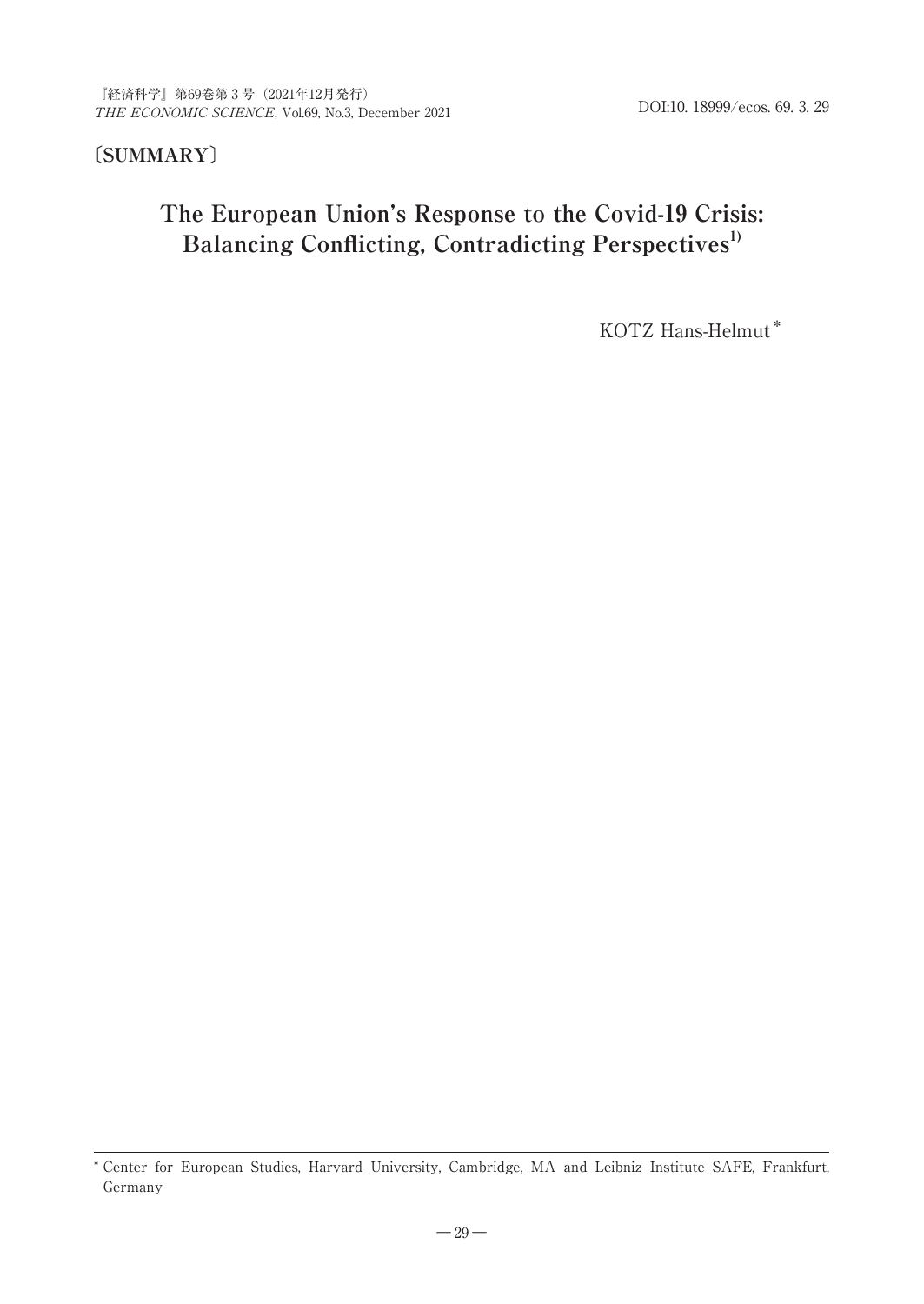### **Ⅰ. Covid-19 and European Variety**

The Covid-19 crisis hit member states of Europe's Union sequentially. First dramatic news came from Bergamo in Northern Italy. Subsequently, and inexorably, the whole continent was concerned by the pandemic. Initially, responses were barely coordinated. Travel in the passport-free Schengen area was restricted. Also, for workers, used to cross - for decades physically inexistent - borders, e.g., between the Saar (Germany) and the Loraine (France) regions, commuting became a challenge, if not infeasible. Worse, conflicts arose between member states about access to masks. Nationalism raised its ugly head.

Member states were also hit differentially, at least initially. This meant with the severity of the blow differing, substantially different needs to respond. Moreover, capacities to react - for instance, availability of ICUs - differed. This reflected a variety of policy priorities across member states, obviously, infrastructural background conditions not amenable to change overnight.

Rather rapidly, however, the EU's member states got back into a cooperative and coordinating mode. Not without the typical bickering along the stereo-typical cleavage lines: North-South/East-West. On balance, though, outcomes have been comparatively reassuring for the European project. This is pretty much in line with the European Union's historical evolution, including intermittent hitches (Kotz & Maier, 2017).

In this brief note we will sketch three points: the diversity of the EU's member states - in terms of economic background conditions, cultures as well as preferences. Then, we will describe how and why the European level came into play when the Covid-19 crisis was managed. Subsequently, we will highlight two important EU policy initiatives vaccine procurement and the EU-wide economic stabilization response, i.e., the so-called Next Generation EU initiative. And, in concluding, we will allude to other domains where EU members will have to cooperate, that is, where public goods have an EU dimension.

**Figure 1: GDP per capita in purchasing power adjusted form at NUTS 2 (essentially, provincial) level**



Graph from (Beck & Kotz, 2018); see also (World Bank, 2019).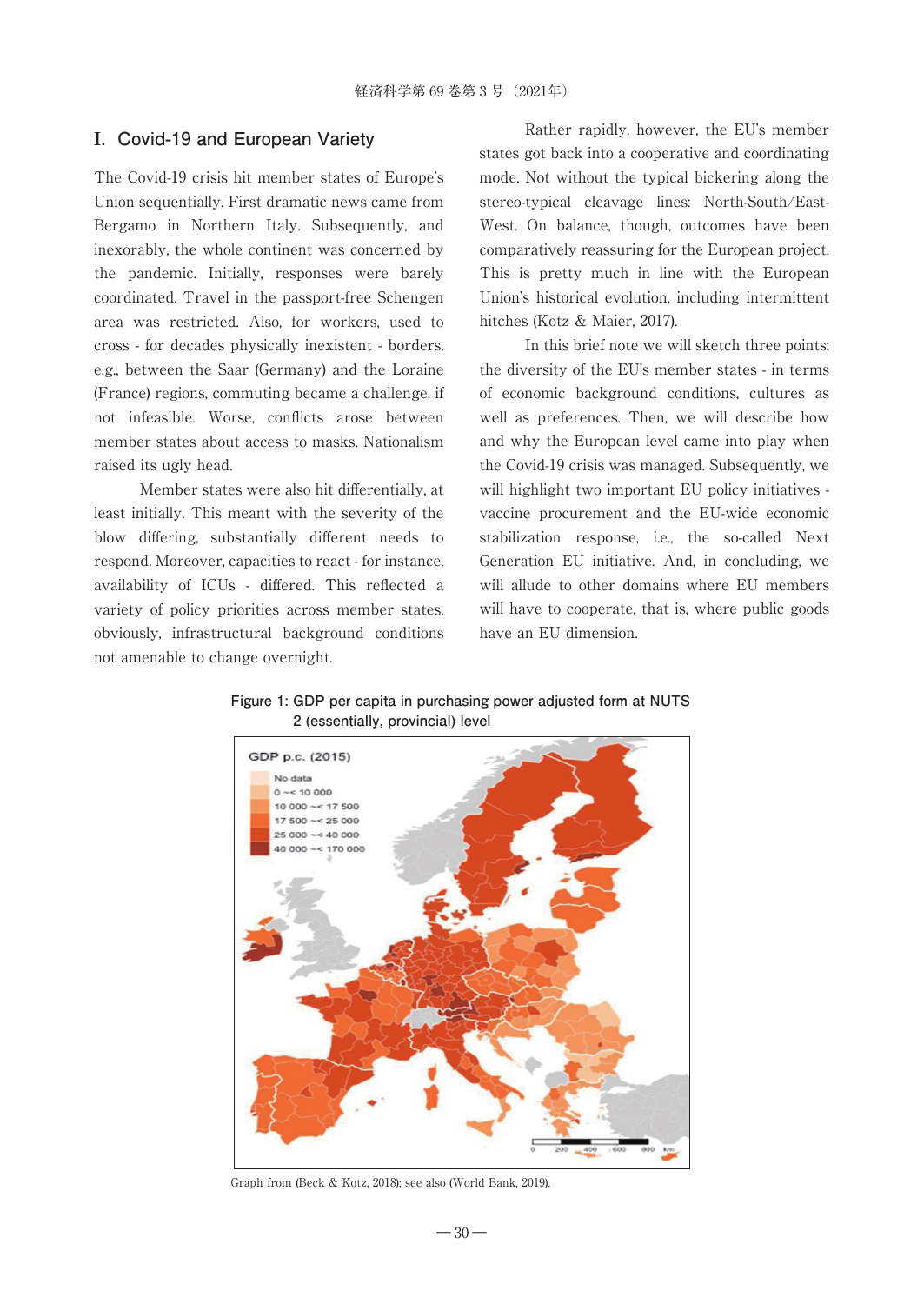## **Ⅱ. European diversity and its policy consequences**

Per capita income varies substantially across the European Union. In fact, it varies also strongly within nation states, i.e., at the level of regions or provinces and counties.

This could have meant that access to medication or a potential vaccine would be contingent on income. In other words, the poorer regions standing behind in line, if getting a hand on treatments at all.

Diversity is also evident from a macroeconomic perspective. Budgetary positions, labor market conditions as well as interest rates, an overall indicator (see Figure 2), capture these differences<sup>2).</sup>

Finally, as in particular the late Alberto Alesina has demonstrated (in a number of publications and with various co-authors) differences in national cultures prevail. They come with substantial variety in national policy preferences (e.g., Alesina, Tabellini, & Trebbi, 2017). Such differences also correlate with often considerable institutional idiosyncrasies. Think, for example, of the various approaches of facing the potential rise in unemployment, as result of the combined and massive demand and supply shock which the pandemic amounted to. Germany, for instance, as an immediate reaction to the Covid-19 shock, made use of its well-established Kurzarbeit scheme. This institution allows for cushioning a shock to employment by reducing the input of labor hours while largely compensating for income losses. Funding is shared between public sector budgets and the employment insurance scheme, co-financed by employers and employees.

The scheme - in addition to worktime accounts, the behavior of 'social partners,' i.e., unions and employers' associations etc. - had proven remarkably successful in the wake of the Great Financial Crisis (Möller, 2010). At the time as well as during the Euro-crisis from 2011 onwards, comparable mechanisms were unavailable in most EU member states. But now they are. In the wake of the Covid pandemic, the EU has established the "European instrument for temporary Support to mitigate Unemployment Risks in an Emergency," or, for short, the SURE program. It has disbursed more than €90 bn to 19 member states in order to mitigate the unemployment fall-out of the crisis.

Still, differences in assessment, background conditions and means to mitigate the effects of the crisis existed. This showed especially in the large



**Figure 2: Sovereign spreads**

Spread between respective sovereign and German Bund for selected European countries between the end of the Bretton-Woods-System, the European Monetary System (with exchange rate risk), the first ("quiet") and the second ("troubled") phase of European Monetary Union (with default and redenomination risk).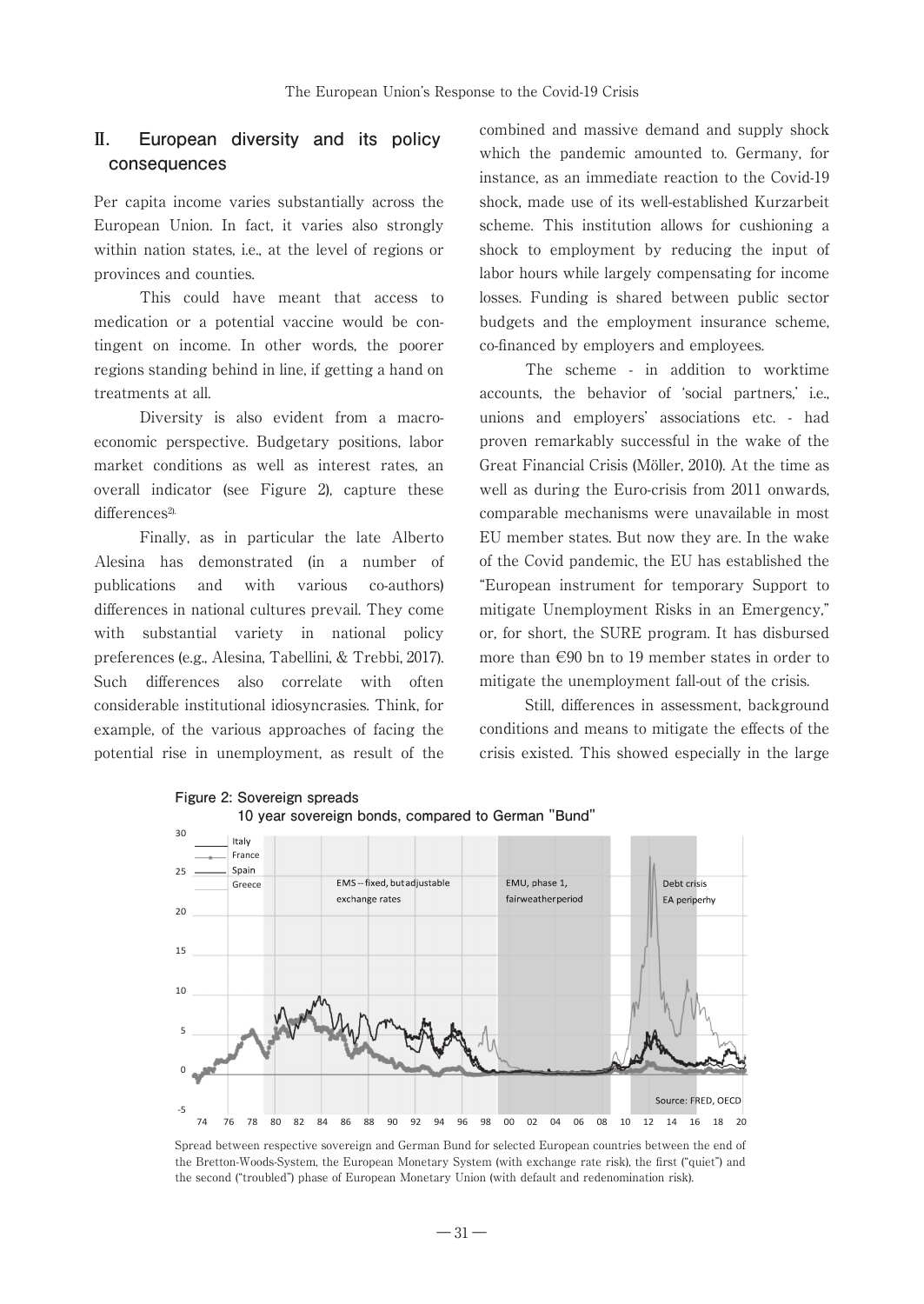variations in discretionary stabilizing fiscal policy measures. The immediate fiscal impulse in Germany amounted to 8.3% of 2019 GDP, in the case of Italy it was 3.4% and in Portugal 2.5% (see Anderson, 2020).

Monetary policy is, of course, Europeanized, at least for the case of the 19 member states of Europe's Economic and Monetary Union. Nonetheless, the ECB's pandemic emergency measures are transmitted differently, contingent on the respective national background conditions (financial systems, behavior of labor markets). As a result, since summer of 2021, the ECB implements its asset purchasing programs more flexibly, meaning it deviates from the capital key (share of the EMU member states in the capital of the ECB) when buying eligible assets.

## **Ⅲ. Pandemic Containment - A European Public Good**

In order to gauge why international coordination of macroeconomic policies was so difficult, Richard Cooper3) asked how this cooperation came about in public health. What he pondered about was: "Is there something about international cooperation that makes it peculiar difficult? (Cooper, 2001)

In this immensely interesting contribution, Dick Cooper used the case of international efforts at containing infectious diseases since this was an example of cross-border leakages and linkages where cooperation would make obvious sense. He stressed as necessary conditions for joint efforts: a common, shared diagnosis, an agreement about which instruments should be used to achieve the common objective and the capacity to commit to reliably contribute to the common effort, i.e., not to renege on promises (not to re-calibrate, re-optimize - not to free-ride).

Containing a pandemic is, quasi by definition, a global public good. But as things stood, the proclivity to get first in line prevailed. International cooperation was not up to par, not by far. While the world was very lucky to invent effective vaccines so swiftly, they could not be produced at sufficient

scale. Hence, the run on the scarce treatment. The EU, charged with the procurement, fell behind and was strongly criticized. But while the EU exported 50% of its vaccines, the U.S. as well as the UK exported nothing. As a result, they were (for a while) ahead in vaccinating their citizens.

## **Ⅳ. Two EU measures: Provision of Vaccine and NextGenEU**

Tables have turned since. The EU commission has bought and allocates vaccines on a per capita basis across its member states. In principle, per capita income should not count.

However, the issue in terms of uneven distribution (in Europe) is not access. Vaccination rates do diverge dramatically apparently for two reasons. This has to do with distrust in public policies, fanned by conspiracy theories. But it also correlates with household income and access to proper information (Guetta-Jeanreneaud & Mariniello, 2021).

The second EU-wide initiative to contain the pandemic's detrimental effects concerns the Next Generation EU program (Verwey, 2020). Building on a Franco-German proposal, this program is now to be implemented. The EU commission had approved until mid-July 16 recovery plans submitted by member state governments. The objective of the Recovery and Resilience Facility is to support structural adjustments in member state economies, with an emphasis on addressing climate change (green transition) and the challenges arising from digitalization. Largest beneficiaries will be Italy and Spain who account for almost 50% of the overall envelope of €750 bn (in 2018 prices).

This initiative comes with at least two important aspects which merit highlighting: To fund the program, the EU issues debt, jointly and severally underwritten by member states, to be paid back over three decades. Until only very recently, a unanimous interpretation of the Treaty on the Function of the EU (Art. 310) was that the EU was simply prohibited from borrowing to finance its expenditures. So, this is a first, and some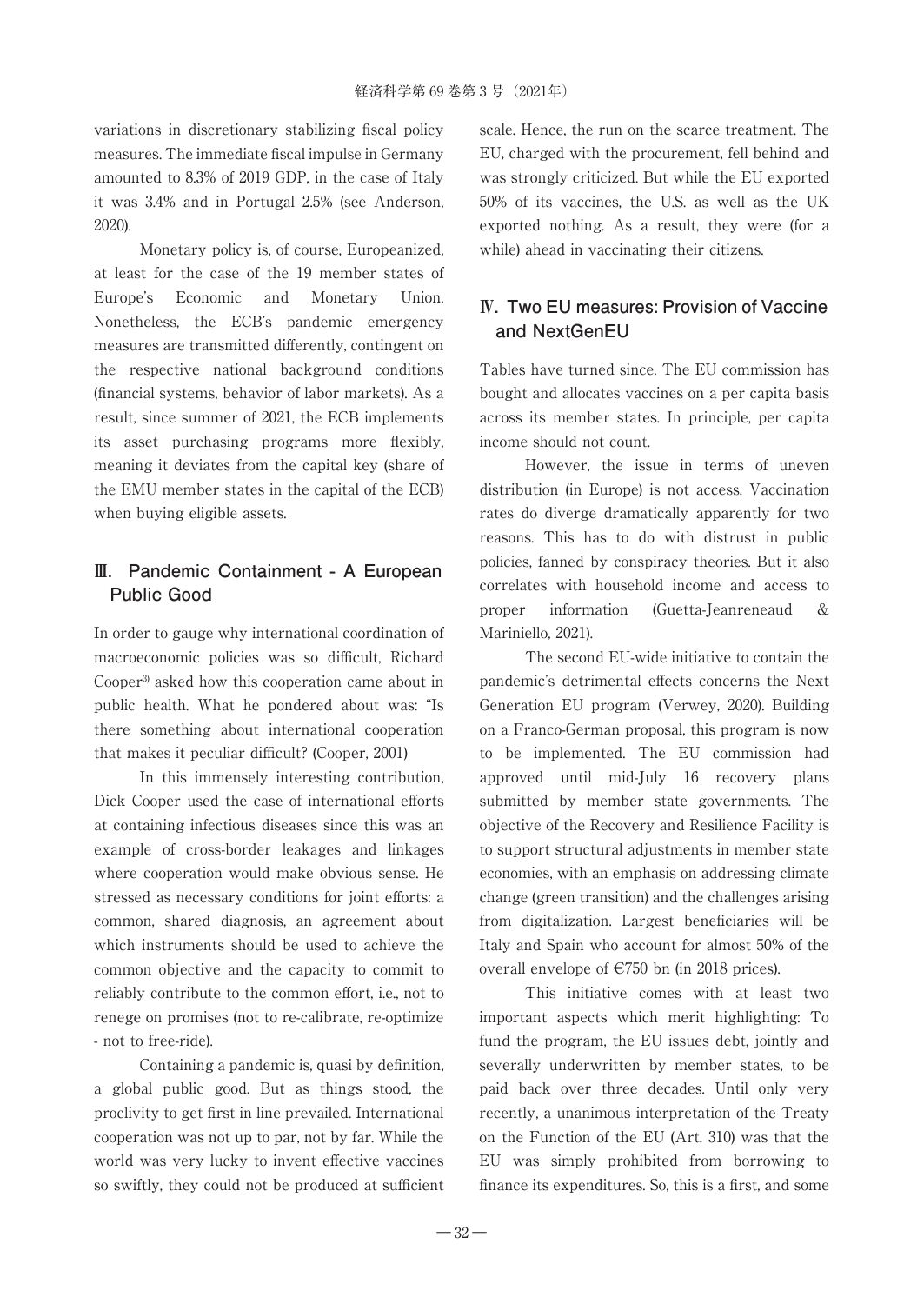hope that it will not be an emergency measure only.

Secondly,  $\in$ 390 bn will be provided in the form of grants, hence not adding to debt in the receiving member states. This transfer is palpably welcome, given that numerous member states have rather fragile debt positions. While the EU has enacted place-based regional support policies (cohesion and structural programs) for a long time, this is another very substantial first: Transfers from the richer to the poorer EU member states initial steps towards the much-maligned transfer union?

#### **Ⅴ. EU - looking forward**

Spillovers, interlinkages, the reach of cross-border externalities mean that there should be benefits in cooperating. Structural interdependence, as Dick Cooper argued, means that the best response has to account for what partners will do.

Such European provision of collective goods makes sense for "policies and initiatives whose value to the citizens are higher when conducted at EU rather than at national level" (Fuest & Pisani-Ferry, 2019). Clemens Fuest and Jean Pisani-Ferry list 8 policy domains where, in their view, Europeanization would be beneficial.

To conclude, we just raise one of them: All issues having to do with climate change are, ultimately, global. But even to organize agreement between EU member states is a complicated venture. Complications arise from different diagnoses and assessment, asymmetric distribution of means to respond and diverging views on which tools to deploy, with what intensity - over which period of time, how fast.

Still, the EU seems to give reason for hope. Here, nations appear better able to agree.

#### **Notes**

1) Based on a presentation at the Joint Freiburg-Nagoya Project Group Programme 2018-21 How Traditions of Economic Thinking Shape Economic Policies Online-Workshop, April 14, 2021; I am indebted to Günter Beck, Oliver Landmann and Charlie Maier for many discussions on issues around European integration.

- 2) On such differences between Italy and Germany, see my brief note (Kotz, 2021) from where I also borrow the graph showing the trajectory of spreads since the mid-1970s.
- 3) Richard Cooper, an enormously learned and erudite scholar, understood himself as a social scientist. He passed away in December of 2020.

#### **References**

- Alesina, A., Tabellini, G., & Trebbi, F. (2017), "Is Europe an Optimal Political Area?," Brookings Papers on Economic Activity, pp. 169-234.
- Anderson, J. et al. (2020), "The Fiscal Response to the Economic Fallout from the Coronavirus," Bruegel: https://www.bruegel.org/publications/datasets/ covid-national-dataset/
- Beck, G., & Kotz, H.-H. (2018), "Joining the Euro: An OCA-Perspective from Europe's South East," Draft Background Paper for the World Bank's EU Regular Economic Report 5.
- Cooper, R. N. (2001), "International Cooperation in Public Health as a Prologue to Macroeconomic Cooperation," in: R. N. Cooper & et al. (eds.), Can Nations Agree? Issues in International Economic Cooperation, Washington, DC: Brookings Institution Press, pp.178-254.
- Fuest, C., & Pisani-Ferry, J. (2019), A Primer on Developing European Public Goods. A Report to Ministers Bruno Le Maire and Olaf Scholz.
- Guetta-Jeanreneaud, L., & Mariniello, M. (2021), "Fair Vaccine Access is a Goal Europe Cannot Afford to Miss – July update," Bruegel.
- Kotz, H.-H. (2021), "Alpine Divide Is it Mostly Fiscal?" in: Liermann, Traniello, C.; Mayer, T.; Papadia, F.; Scotto, M. (eds.), The Value of Money. Controversial Economic Cultures in Europe: Italy and Germany, Loveno di Menaggio: Villa Vigoni, pp. 107-119.
- Kotz, H.-H., & Maier, C. S. (2017), "Prudentes et courageuses : les tentatives de l'Europe en faveur de l'intégration," Revue d'Économie Financière, 125 (1), 55-68. doi:10.3917/ecofi.125.0055
- Möller, J. (2010), "The German Labor Market Response